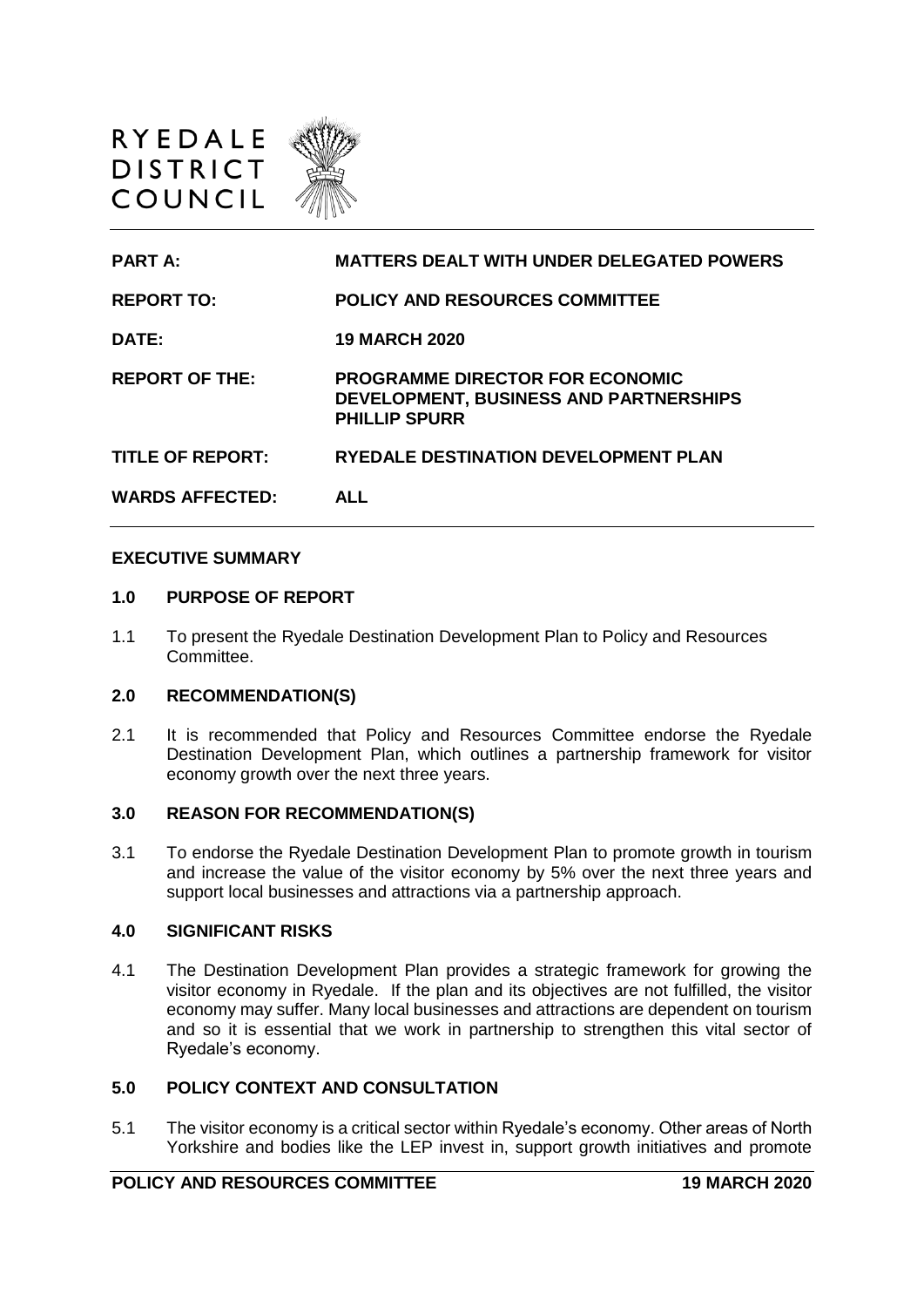tourism. It is essential that Ryedale also does so – we must continue to attract visitors, and particularly those who with enhanced spending power, through promoting our offer, ensuring visitors experiences are high quality and supporting local businesses and attractions. A variety of regional initiatives may support us to achieve this over the next three years to complement any specific actions being delivered through this Destination Development Plan.

5.2 An extensive period of consultation has been conducted with industry stakeholders to form a comprehensive strategy of future activity. The Destination Development Plan is an overarching plan for Ryedale's visitor economy, which will be delivered by RDC working alongside a range of public and private sector partners.

# **REPORT**

# **6.0 REPORT DETAILS AND CONSULTATION AMENDMENTS**

- 6.1 The Tourism Network was commissioned to produce a plan to support Ryedale's visitor economy.
- 6.2 The Plan is intended as a strategic blueprint for tourism over the next three years, aiming to enhance collaboration and attract higher spending, longer staying visitors to generate greater economic benefits. The Plan takes into consideration the individual needs of businesses in Ryedale's market towns, the villages and the Wolds. It will dovetail activity with that of the North York Moors National Park, Howardian Hills Area of Outstanding Natural Beauty, Visit York, Scarborough Borough Council, Visit Hull and East Yorkshire, Welcome to Yorkshire and other organisations so we can create a strong foundation for the future, collaborating across the area. Industry workshops have been held across three market towns and the plan has attracted support via the wider consultation process from Town Councils, local business groups and individual tourism businesses. The plan is now ready for implementation via a scheduled action plan.

## 6.2 **Action plan activity**

Further to industry consultation an action plan of activity has been developed to support the key areas identified as requiring development. It is important to highlight that objectives throughout the plan will be delivered in partnership. This will involve the Council, private sector tourism businesses, town councils and town centre business groups. It is also important to highlight that business support will take place throughout the duration of the plan to ensure that product development and collaboration takes place in response to current trends and new opportunities. Monitoring and evaluation will also be a feature of the Plan, which includes regular benchmarking via research and evaluation of the Ryedale and wider tourism sector.

A summary of activity is as follows:

## **a) Promotional themes**

*Food and Drink, Walking, Cycling and Mountain Biking, Outdoor Activities, Arts and Crafts, History & Heritage, Nature & Outdoors, Screen Tourism* 

Marketing and product development activities will take place in a collaborative manner utilising shared resources to increase the value of the visitor economy.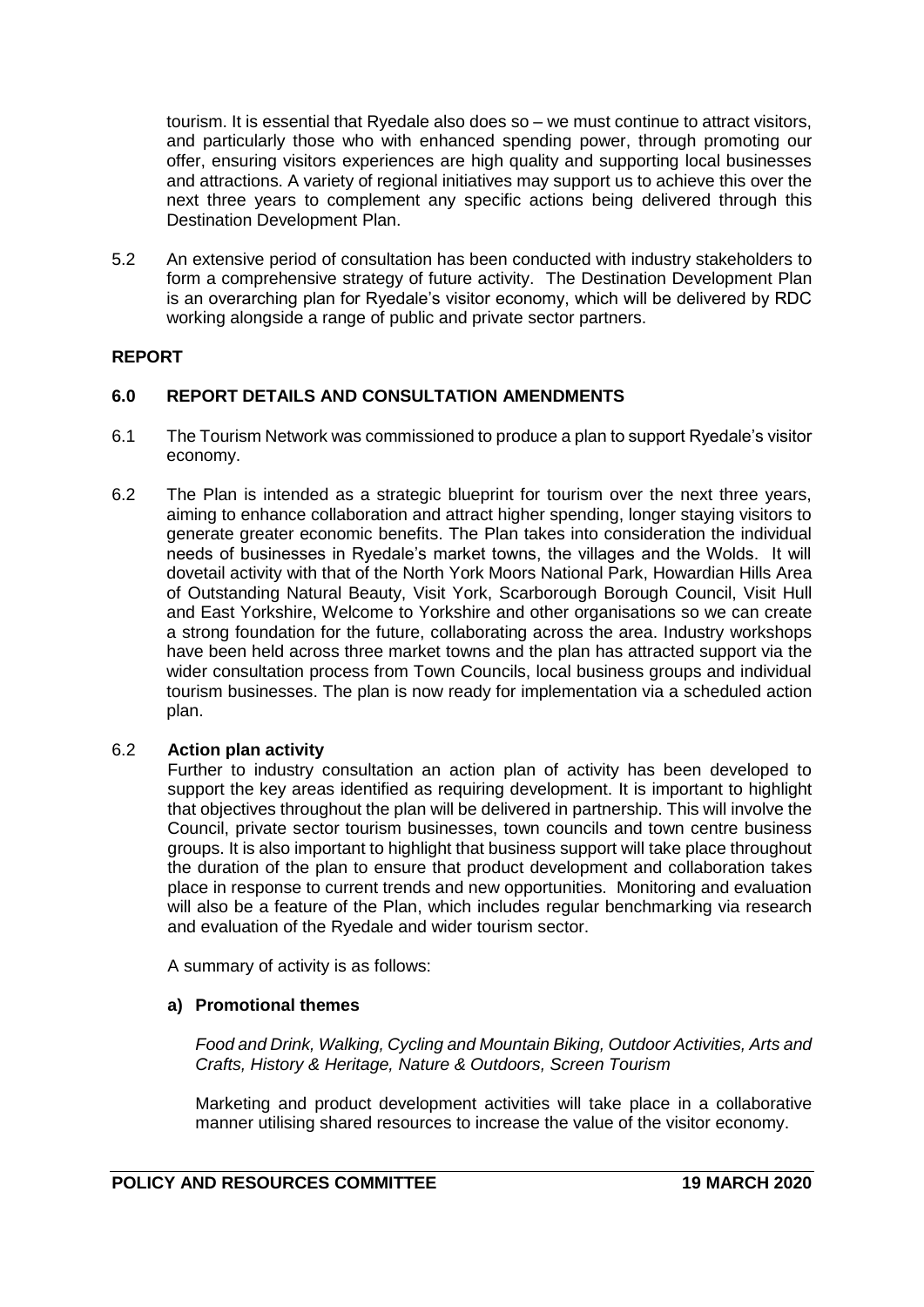## **b) Markets and market intelligence**

Annual assessments will take place to identify trends and communicate to businesses. All accommodation and attraction providers will be encouraged to participate in occupancy and visitor number surveys.

## **c) Group visits**

Work will take place to identify attractions and accommodation, and parking facilities suitable for group visits, and to develop new products, promotional material and opportunities for collaboration where appropriate.

# **d) Events and seasonality**

Work will take place to identify any gaps in the promotional calendar, either by theme or time of year, and new events will be planned. The calendar of themed activity will aim to identify strong year-round reasons to visit Ryedale, and ensure businesses have sufficient information for them to use these in their own marketing

# **e) Market Towns**

The key selling points and themes to be used to promote Market Towns will be identified and delivered through collaboration and partnerships.

# **f) Accommodation**

Any barriers to more staying visitors will be identified and a fuller accommodation listing presented. This may be an area of increased focus over the three year duration of the plan as our understanding of visitor requirements grows.

## **h) Product development**

Product development needs and activities will be identified throughout the duration of the plan.

# **i) Marketing**

Partners will agree information and curated content across websites, which will be enhanced by social media activity and use of professional PR services to target media messages. In addition support will be provided to visiting journalists, influencers and location scouts to help them feature Ryedale products.

## **7.0 IMPLICATIONS**

- 7.1 The following implications have been identified:
	- a) Financial

The Council has an established tourism budget which will be used to support the delivery of this partnership plan. Other partners will also contribute towards its delivery.

b) Legal

There are no legal considerations with respect to this item.